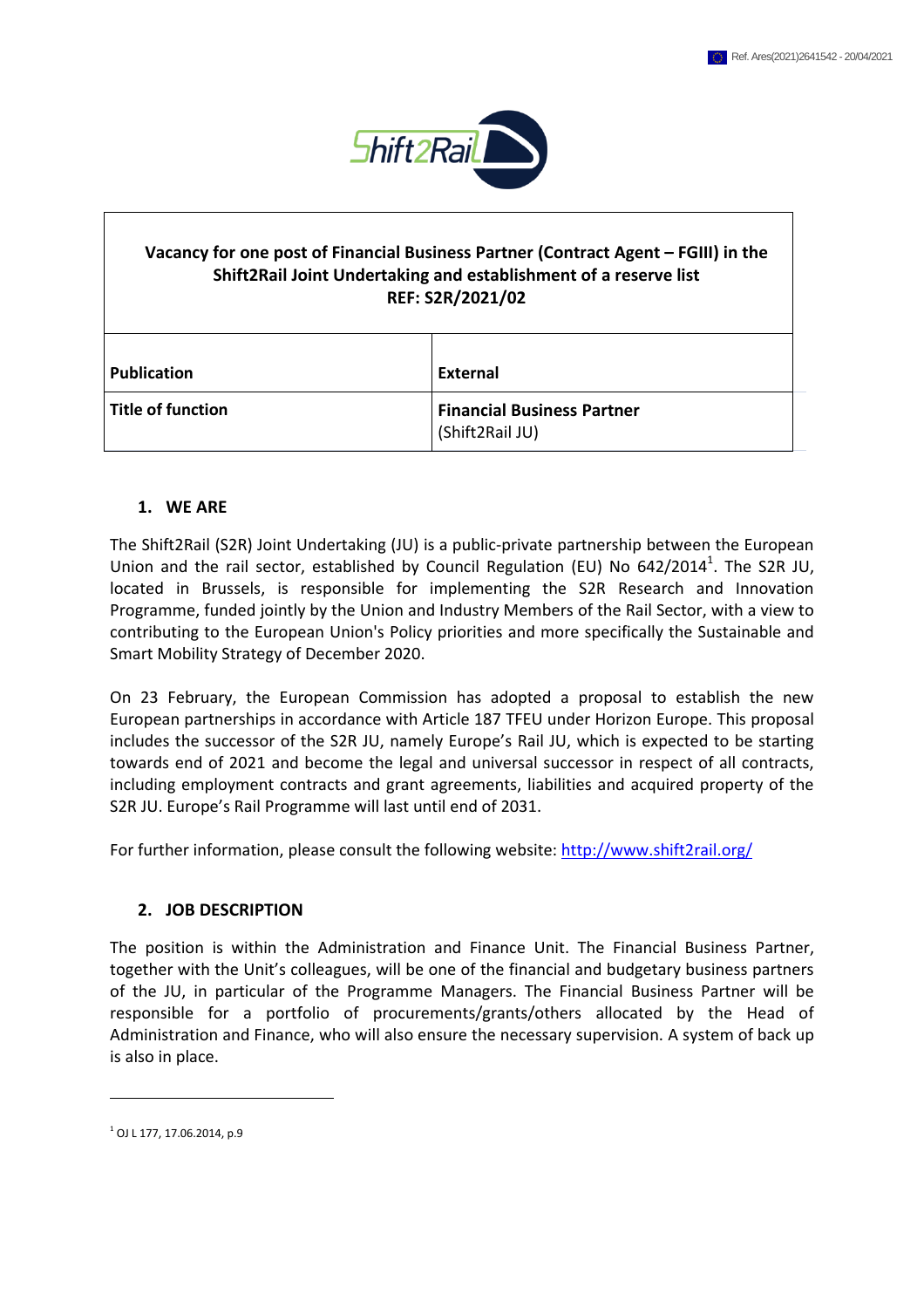The tasks may include:

Financial Initiation and/or Financial Verification in relation to administrative and operational budget implementation (procurement and grants), consisting of:

- Preparing commitments, de-commitments, payments, recovery orders, guarantees and credit operations in ABAC, etc., covering all the relevant steps until closure;
- Administering all necessary financial steps related to grant management using the Commission Corporate Systems, from submission of the proposals to the closure of the grants; similarly, for operational procurement procedures;
- Liaising with third parties on financial issues as necessary.

These tasks require, also, the necessary follow-up of the relevant documentation underpinning the Initiation and/or Verification, and in particular:

- In accordance with S2R Document Management Policy, ensuring the proper treatment, registration, filing, etc. of relevant financial documents, including correspondence, requests for clarification, etc.;
- Ensuring the proper recording of signed contracts and associated transactions within the Master Archive established by the S2R JU.

Financial coordination and support, consisting of:

- Supporting the preparation, planning, reporting, forecast and follow-up of the budget;
- Assisting in the development and implementation of financial procedures and the elaboration and update of model documents;
- Providing advice and support on financial practices in line with EU and S2R JU budgetary, financial and contractual rules;
- Collecting, analysing and recording of audit certificates in relation to Members' contributions;

#### Audit support, consisting of:

- Providing assistance to "on the spot" control and audit missions;
- Assisting in the collection of the necessary information for audit and control by Commission services or the European Court of Auditors;

## Financial Reporting, consisting of:

- Preparing and keep up-to-date the financial reporting tables;
- Preparing replies to requests for financial information from the hierarchy.

The Financial Business Partner may be asked to execute any other tasks corresponding to the profile and grade, as deemed necessary in the interest of the service, under the supervision of the Head of Administration and Finance.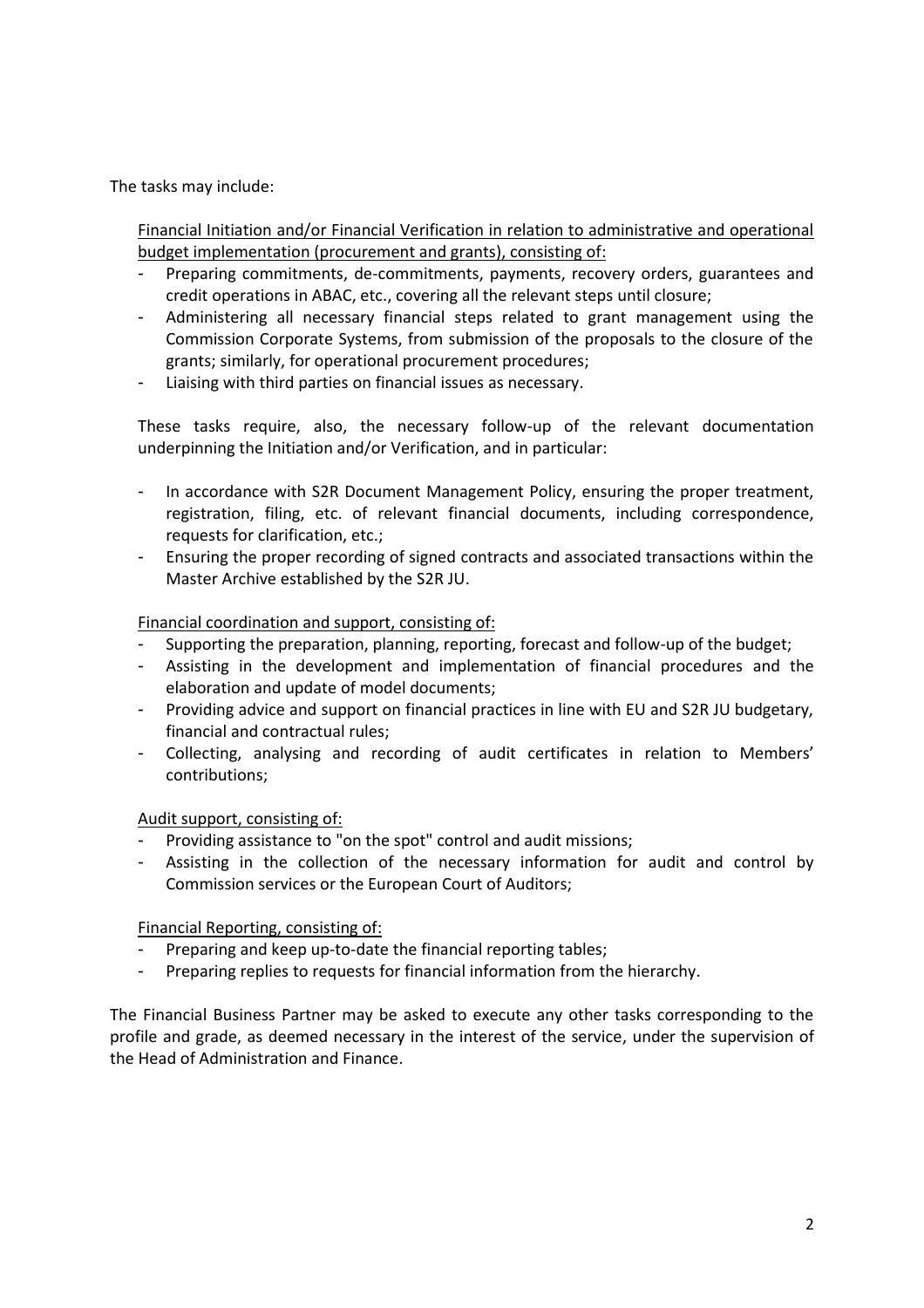#### **3. WE LOOK FOR:**

#### **A) Eligibility criteria**

Candidates will be considered eligible for selection on the basis of the following formal criteria to be fulfilled by the deadline for applications:

1. To have a level of education which corresponds to:

a) a post-secondary education attested by a diploma, OR

 b) a secondary education attested by a diploma giving access to post-secondary education and appropriate professional experience of three years;

2. To have a thorough knowledge of one of the official Community languages and a satisfactory knowledge of a second of these languages to the extent necessary to perform his/her duties;

3. Be a national of a Member State of the European Union;

4. To be entitled to his or her full rights as a citizen;

5. To have fulfilled any obligations imposed by the applicable laws concerning military service;

6. To meet the character requirements for the duties involved;

7. To be physically fit to perform the duties linked to the post. $<sup>2</sup>$ </sup>

### **B) Selection criteria**

 $\overline{a}$ 

Successful candidates should have:

#### **1) Essential qualifications and experience**

- At least 3 years professional experience<sup>3</sup> in tasks closely related to those listed in section 2 of this vacancy notice;
- Proven experience in financial management of grants;
- Excellent command of MS Office tools especially Excel and Power Point;
- Very good knowledge of the EU Financial Regulation;
- Very good command of both written and spoken English;

#### **2) Advantageous qualifications and experience**

- **-** Working experience in a field related to the duties in an international and multicultural environment, preferably within an European Institution or body;
- **-** Practical experience of H2020 dedicated IT tools (SYGMA, COMPASS etc.) and/or with accounting or reporting tools (SAP, ABAC, Business Objects, etc.);

<sup>&</sup>lt;sup>2</sup> Before the appointment, a successful candidate shall be medically examined by one of the European Institutions' medical officers in order that Shift2Rail may be satisfied that he/she fulfils the requirement of article 28 (e) of the Staff Regulations of the Officials of the European Communities.

<sup>&</sup>lt;sup>3</sup> Professional experience is counted only from the date the candidate obtained the diploma required for being eligible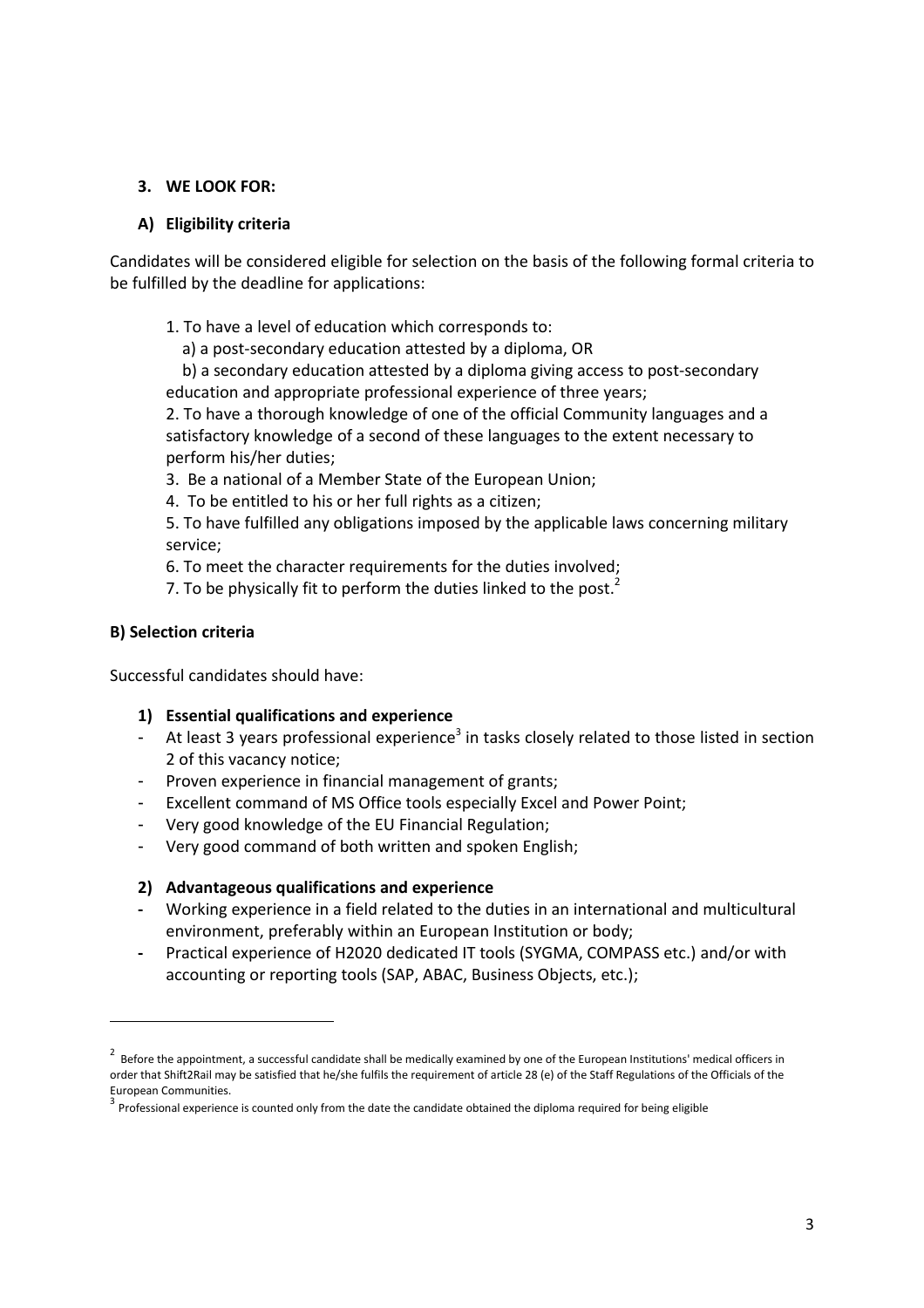#### **3) Behavioural competences**

- Motivation open and positive attitude;
- Excellent inter-personal and communication skills;
- Excellent organizational skills and ability to define priorities;
- Ability to work under pressure and respect deadlines;
- Sense of initiative and team spirit.

#### **4. INDEPENDENCE AND DECLARATION OF INTERESTS**

The Financial Business Partner will be required to make a declaration of commitment to act independently in the public interest and to make a declaration in relation to interests which might be considered prejudicial to his/her independence.

### **5. SELECTION PROCEDURE**

Due to the current pandemic situation in Europe and more specifically in Brussels, Shift2Rail headquarters, and also taking into account travel restrictions which are or might be imposed in many countries, Shift2Rail JU will conduct remote written tests and interviews. All information related to the practicalities for the remote written tests and the interviews via digital means will be provided to shortlisted candidates in due time.

The selection procedure includes the following steps:

### *5.1 Assessment of applications*

- Applications must be complete and validly submitted by the closing date for applications as specified in section 10. Applications that do not meet the above criteria will be rejected. If, at any stage in the procedure, it is established that the information application is incorrect, the applicant will be disqualified from the selection;
- All eligible applications will be assessed by a Selection Committee in an objective, impartial and transparent manner and based on the selection criteria defined in this vacancy notice only.

#### *5.2 Interview and written tests*

- Only the best-qualified candidates, i.e. those who obtained the highest number of points within the assessment of applications, will be short-listed for a written test and an interview;
- Applicants invited to an interview will receive an email invitation, with the date and time of the interview;
- During the interview, the Selection Committee will examine each candidate's profile and will assess their relevancy to the post against the criteria defined in Section 3.b above. The minimum threshold to pass the written test and the interview is 50% of the total points allocated to each one of them. Passing the written test and the interview does not guarantee inclusion on the reserve list;
- The interview and the written tests will be held in English. Native English speakers will be tested for their second language skills;
- Supporting documents (e.g. certified copies of degrees/diplomas, references, proof of experience etc.) should not be sent at this stage but must be submitted at a later stage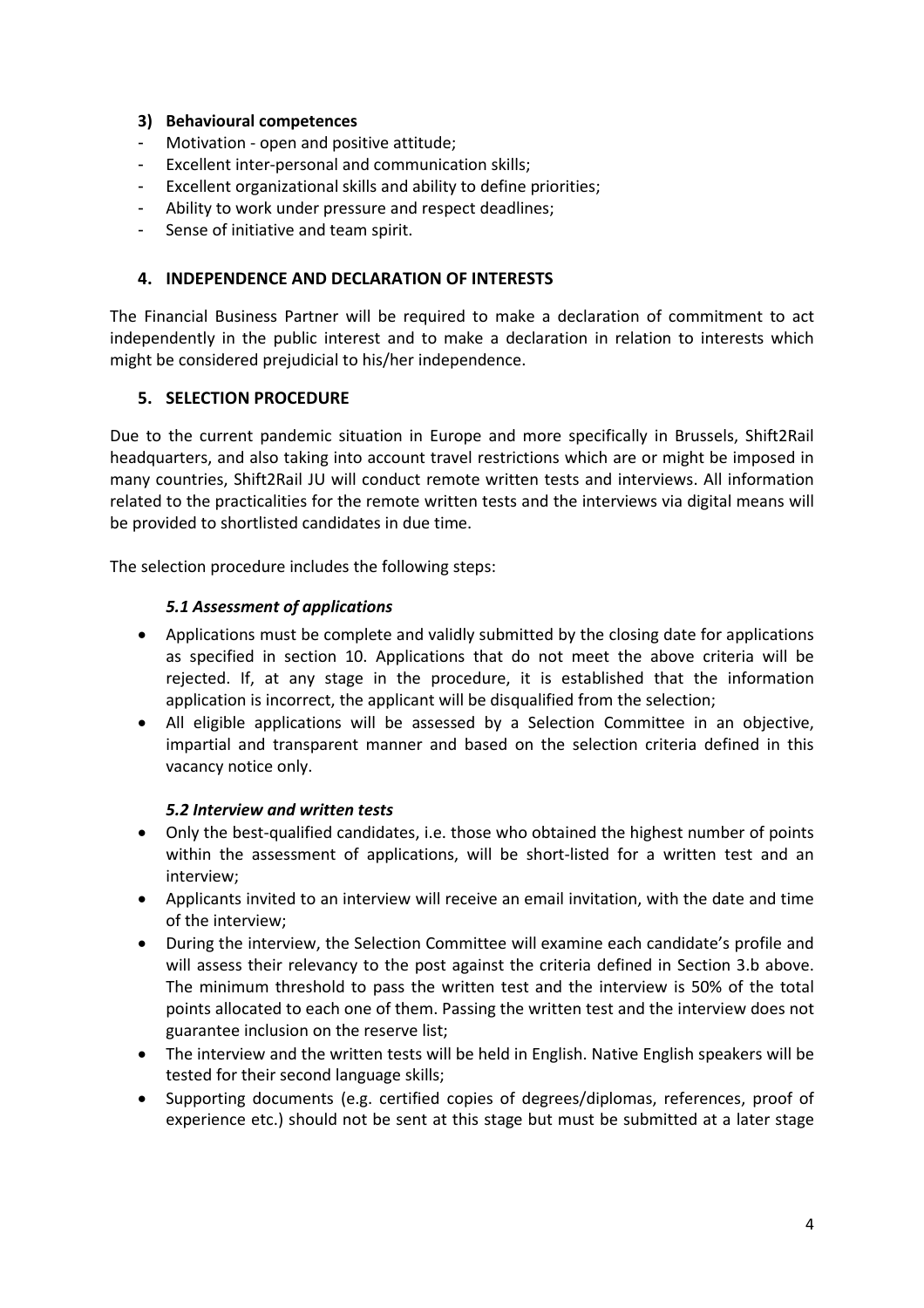of the procedure if requested. S2R JU has the right to disqualify applicants who fail to submit all the required documents.

## *5.3 Reserve list*

- Following the written tests and the interviews, the Selection Committee will recommend to the Appointing Authority the most suitable candidate(s) for the post to be placed on a reserve list. The threshold to be included in the reserve list is 65%. Inclusion on the reserve list does not guarantee recruitment. The maximum number of candidates to be put on the reserve list is set at 15;
- The reserve list will be presented to the Appointing Authority who may decide to convene a second interview and ultimately will appoint the successful candidate(s) to the post(s).

Indicative period for the remote interview and written test**: June 2021**. This period might be modified depending on the availability of the Selection Committee members.

The reserve list will be valid until 31/12/2022. Its validity may be extended by the decision of the Executive Director.

## **6. EQUAL OPPORTUNITIES**

The S2R JU, as a European Union body, applies a policy of equal opportunities and nondiscrimination in accordance with Article 1d of the Staff Regulations.

## **7. CONDITIONS OF EMPLOYMENT**

The successful candidates will be appointed by the Executive Director of the S2R JU as a Contract Agent FGIII pursuant to Article 3a of the Conditions of Employment of Other Servants of the European Union for a period of 3 years, which may be renewed.

Candidates should note the requirement under the Conditions of Employment of Other Servants for all new staff to complete successfully a probationary period.

The place of employment is Brussels, Belgium, where the Joint Undertaking is based.

The conditions of employment of contract staff under the terms of Article 3a of the CEOS can be consulted at the following address:

<http://eur-lex.europa.eu/LexUriServ/LexUriServ.do?uri=CONSLEG:1962R0031:20140101:EN:PDF>

## **Expected starting date**: **August/September 2021**

## **8. PAY AND WELFARE BENEFITS**

The pay of staff members consists of a basic salary supplemented with specific allowances, including expatriation or family allowances. The provisions guiding the calculation of these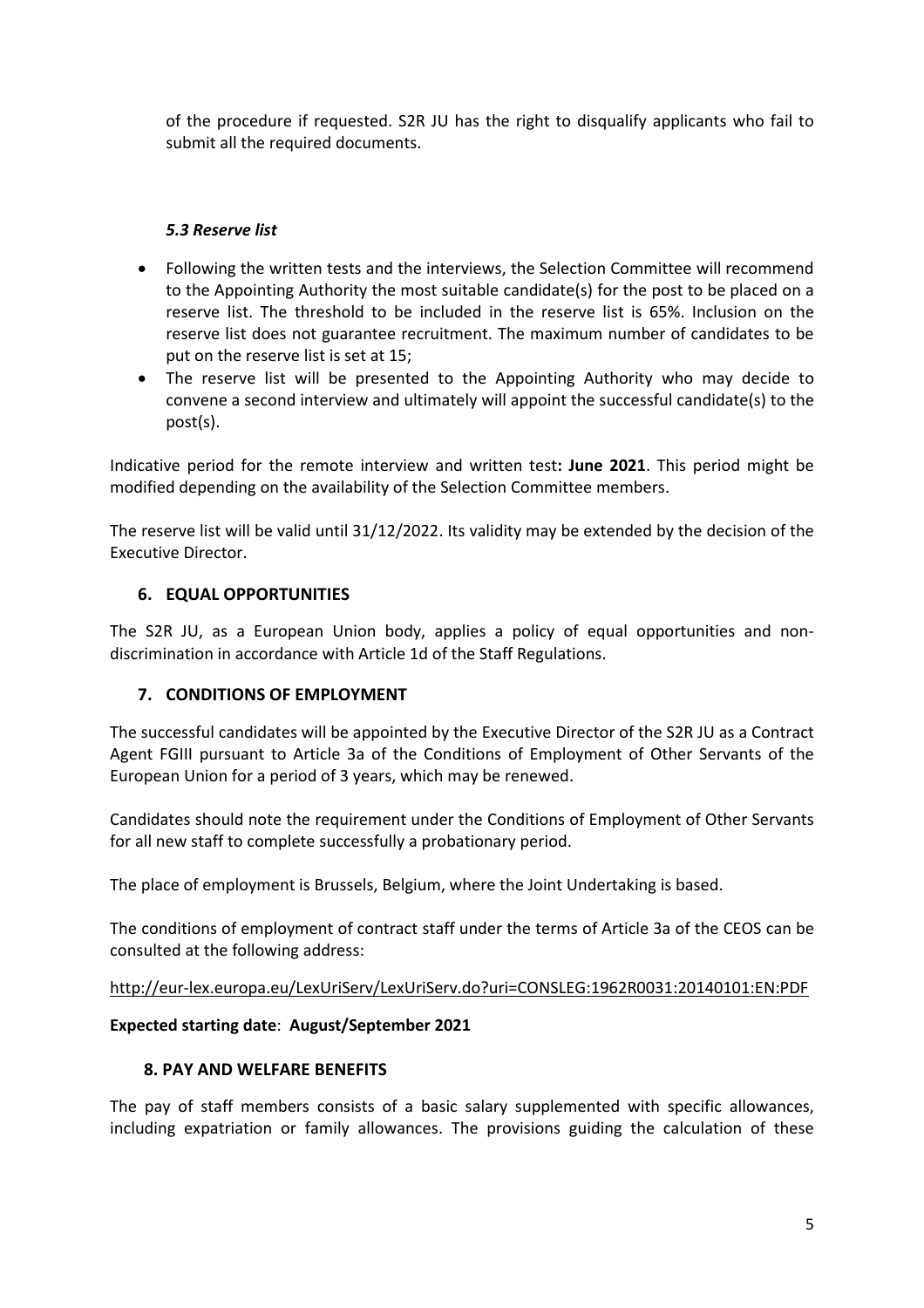allowances can be consulted in the Conditions of Employment of Other Servants available at the following address:

<http://eur-lex.europa.eu/LexUriServ/LexUriServ.do?uri=CONSLEG:1962R0031:20140101:EN:PDF>

Salaries are exempted from national tax, instead a Community tax at source is paid.

### **9. APPLICATION PROCEDURE**

For applications to be valid, candidates must submit:

- a detailed and updated **curriculum vitae** in European CV format<sup>4</sup> in English<sup>5</sup>. The CV must imperatively refer to the job requirements as listed in the present vacancy notice and reflect how, in the candidate's view, she/he holds the skills and competences mentioned therein. Applications that are incomplete will be disqualified.
- a letter of motivation (1 page maximum) in English<sup>6</sup> explaining why the candidate is interested in the post and what her/his added value would be if selected, in relation to the job requirements listed in the present vacancy notice<sup>7</sup>.

Applications should be sent by email to [jobs@s2r.europa.eu](mailto:jobs@s2r.europa.eu) with the following subject line structure '**SURNAME\_Firstname\_S2R.2021.02'** (the same structure is to be used for the CV and letter of motivation e.g. 'SURNAME\_Firstname\_S2R.2021.02\_CV')

In order to facilitate the selection process, all communications to candidates concerning this vacancy will be in English.

If at any stage in the procedure it is established that any of the information a candidate provided is incorrect, the candidate in question will be disqualified.

#### **10. CLOSING DATE**

 $\overline{a}$ 

Applications must be sent no later than **10/05/2021**, **17:00 CET (Central European Time / Brussels time).**

The closing date of this vacancy may be prolonged.

Applications sent after the deadline will not be considered.

#### **11. IMPORTANT INFORMATION FOR APPLICANTS**

Applicants are reminded that the work of the selection committee is confidential. It is forbidden for applicants to make direct or indirect contact with members of this committee, or for anybody to do so, on their behalf.

<sup>&</sup>lt;sup>4</sup> English CV template and guidelines available at following link: [http://europass.cedefop.europa.eu/documents/curriculum](http://europass.cedefop.europa.eu/documents/curriculum-vitae/templates-instructions)[vitae/templates-instructions](http://europass.cedefop.europa.eu/documents/curriculum-vitae/templates-instructions)

The Selection Committee will ensure that no undue advantage is given to native speakers of this language

 $^6$  The Selection Committee will ensure that no undue advantage is given to native speakers of this language

 $^7$  Candidates are kindly requested to avoid repeating the information already provided in their CV.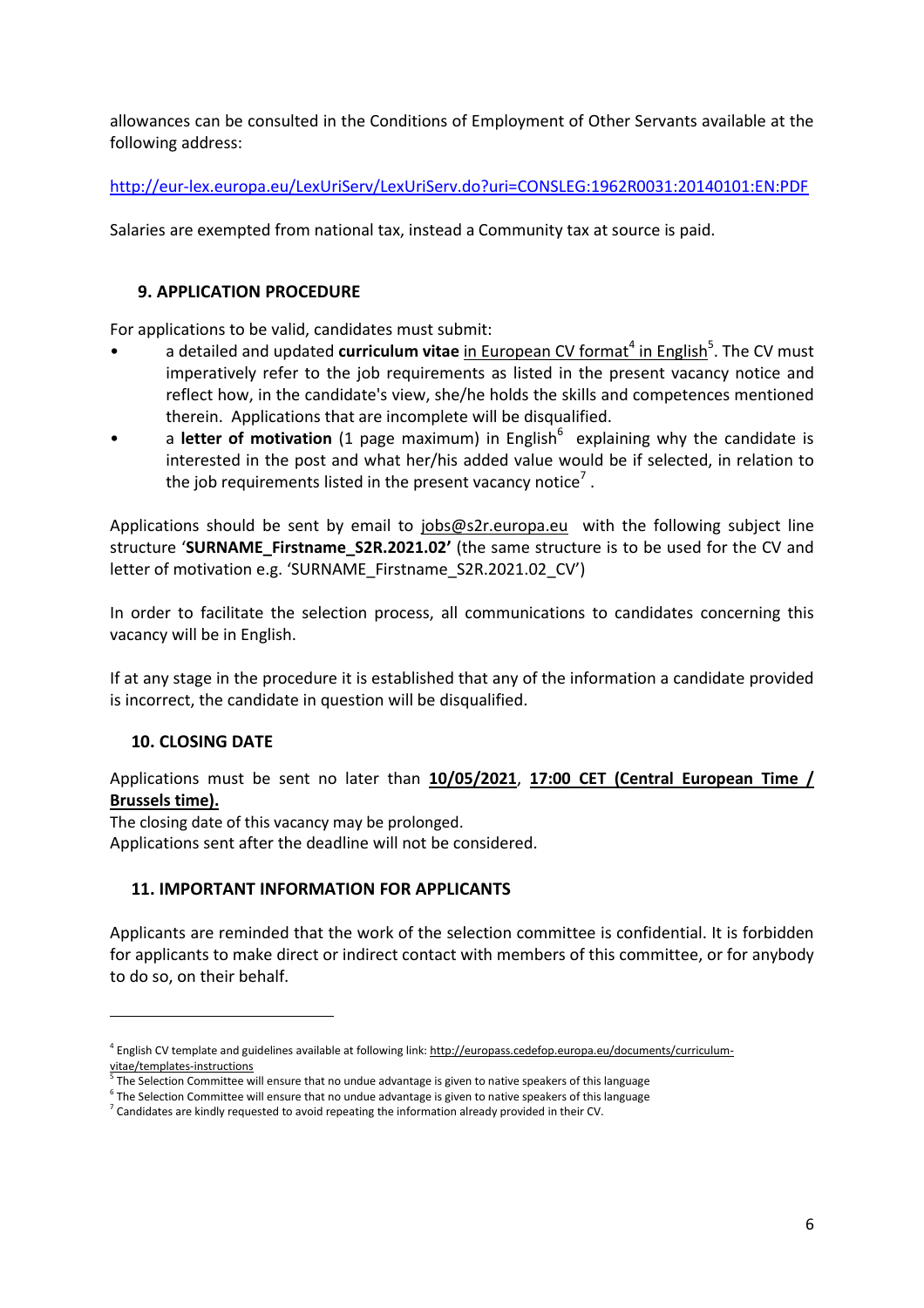### **12. REQUEST FOR REVIEW AND APPEAL PROCEDURES**

Applicants who consider that their interests have been prejudiced by any decision related to the selection procedure can take the following actions:

#### **Requests for review**

The applicant may submit a request for review in writing to the Selection Committee stating the reasons for the request. Any arguments must be based on information provided in the application form, no subsequent information can be taken into account.

Request for review can be submitted either by email or by post. In both cases, request for review has to be submitted **within 10 days of the date written on the notification on the decision**. The date of the email or postmark will be evidence of timely submission. Please indicate the name used in your application clearly in all correspondence.

a) *Submission by email*: Request for review can be sent to [jobs@s2r.europa.eu](mailto:jobs@s2r.europa.eu) You are requested to clearly indicate the selection title and reference number in the subject line. b) *Submission by post*: Request for review can be sent to the below address: Shift2Rail Joint Undertaking [Title and reference number of the selection] Human Resources Department Avenue de la Toison d'Or, 56-60 B-1060 Brussels Belgium The envelope should be clearly marked "PRIVATE AND CONFIDENTIAL – NOT TO BE OPENED BY THE MAIL SERVICE".

#### **Appeal procedure**

▪ Within three months of the date written on the notification of the decision, the applicant may lodge a complaint under Article 90(2) of the Staff Regulations of Officials of the European Union and Conditions of employment of other servants of the European Union, at the following address by registered mail only : Shift2Rail Joint Undertaking Human Resources Department [Title and reference number of the selection] Avenue de la Toison d'Or, 56-60 B-1060 Brussels Belgium

The time limit for initiating this type of procedure starts to run from the time the candidate is notified of the action adversely affecting him/her.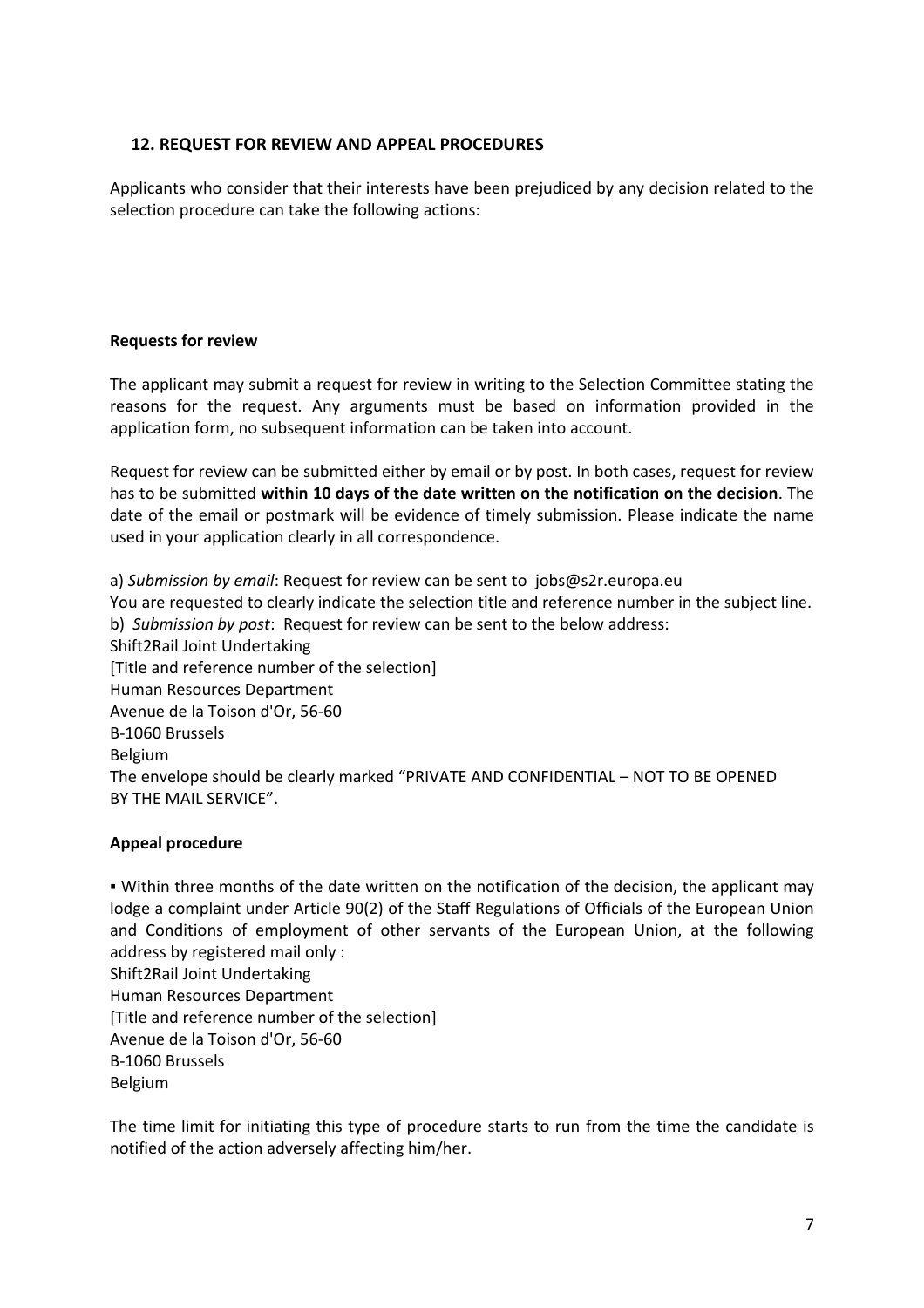▪ Within three months of the date written on the notification of the decision, the applicant may submit a judicial appeal under Article 270 of the Treaty on the Functioning of the EU (ex Art. 236 of the EC Treaty) and Article 91 of the Staff Regulations of Officials of the European Union to the General Court of the European Union:

General Court Rue du Fort Niedergrünewald L-2925 Luxembourg tel.: (+352) 4303 1 fax: (+352) 4303 2100 e-mail: [GeneralCourt.Registry@curia.europa.eu](mailto:GeneralCourt.Registry@curia.europa.eu) URL: [http://curia.europa.eu](http://curia.europa.eu/)

The time limits for initiating this type of procedure (see Staff Regulations as amended by Council Regulation (EC) No 723/2004 of 22 March 2004, published in Official Journal of the European Union L 124 of 27 April 2004 — [http://eur-lex.europa.eu\)](http://eur-lex.europa.eu/) start to run from the time you become aware of the act allegedly prejudicing your interests.

▪ make a complaint to the European Ombudsman: like all citizens of the European Union, an applicant can make a complaint to the:

European Ombudsman

1 avenue du Président Robert Schuman CS 30403 67001 Strasbourg Cedex FRANCE [http://www.ombudsman.europa.eu](http://www.ombudsman.europa.eu/)

Please note that complaints made to the European Ombudsman have no suspensive effect on the period laid down in Articles 90(2) and 91 of the Staff Regulations for lodging complaints or for submitting appeals to the General Court of the European Union under Article 270 of the Treaty on the Functioning of the EU (ex Art. 236 TEC). Please note also that, under Article 2(4) of the general conditions governing the performance of the Ombudsman's duties, any complaint lodged with the Ombudsman must be preceded by the appropriate administrative approaches to the institutions and bodies concerned.

# **13. PROTECTION OF PERSONAL DATA**

Regulation (EU) 2018/1725 of 23 October 2018 on the protection of natural persons with regard to the processing of personal data by the Union institutions, bodies, offices and agencies and on the free movement of such data, and repealing Regulation (EC) No 45/2001 and Decision No 1247/2002/EC (hereinafter "the Regulation") applies to the processing of personal data carried out by the S2R JU.

The S2R JU protects the fundamental rights and freedoms of natural persons and in particular their right to privacy with respect to the processing of personal data.

The S2R JU [Privacy](https://shift2rail.org/wp-content/uploads/2019/01/PO-1-01_Recruitment.pdf) Policy describes the measures taken to protect your personal data with regard to the data processing operations in the context of the recruitment of staff, SNE and trainees. Furthermore, it describes the rights you have as a data subject and how you can exercise these rights.